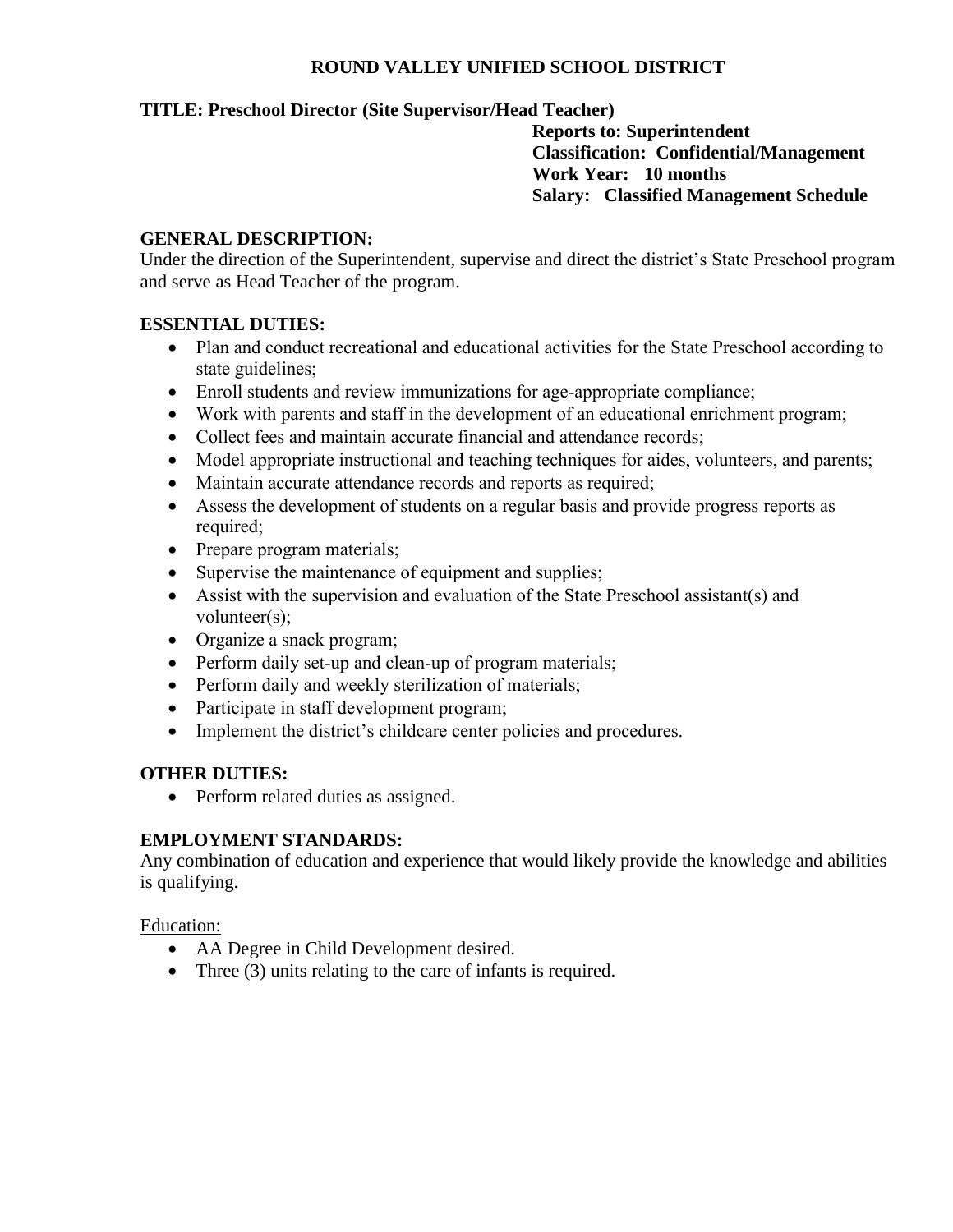# **Preschool Director (Site Supervisor/Head Teacher)** Page 2

# Experience:

- 350 days of 3+ hours-per-day experience in a child care environment required;
- 100 days of supervising adults required;
- Six (6) months of successful experience in an Infant Care Center or Childcare Center that serves children under the age of five;
- Experience in State funded programs desired;
- Experience in infant/toddlers and preschool desired.

# Knowledge of:

- Principles and practices of child acre programs;
- Rules and laws relating to child care programs;
- General developmental stages of children, particularly infants/toddlers;
- Routine clerical procedures;
- Common health procedures in serving food and changing diapers;
- Basic problem solving and conflict resolution skills.

# Ability to:

- Communicate clearly in written and spoken English;
- Work cooperatively with teen and parents;
- Work cooperatively with staff and public;
- Coordinate staff, volunteers, T.A.'s, and children;
- Initiate, plan and direct activities of the program;
- Assemble and maintain accurate and timely records and reports;
- Adjust schedule for preventative intervention;
- Perform routine clerical projects;
- Organize and carry out weekly parent meeting(s);
- Develop positive relationship with parents and children;
- Adapt to periodic heavy work load;
- Maintain regular and reliable attendance.

Licenses and Other Requirements:

- Valid California Child Development Site Supervisor permit or qualify for one by having an AA Degree (or 60 units) with 24 ECE/CD units including: core classes, 16 GE units, 6 administration units, and 2 adult supervision units;
- Current First Aid and CPR Certificates;
- Possess, or obtain upon employment, valid California Driver License;
- Provide proof of automobile insurability;
- Reliable vehicle desired;
- Meet the physical requirements necessary to safely and effectively perform assigned duties, including listing fifty (50) pounds on an occasional basis and in excess of fifty (50) pounds with assistance.